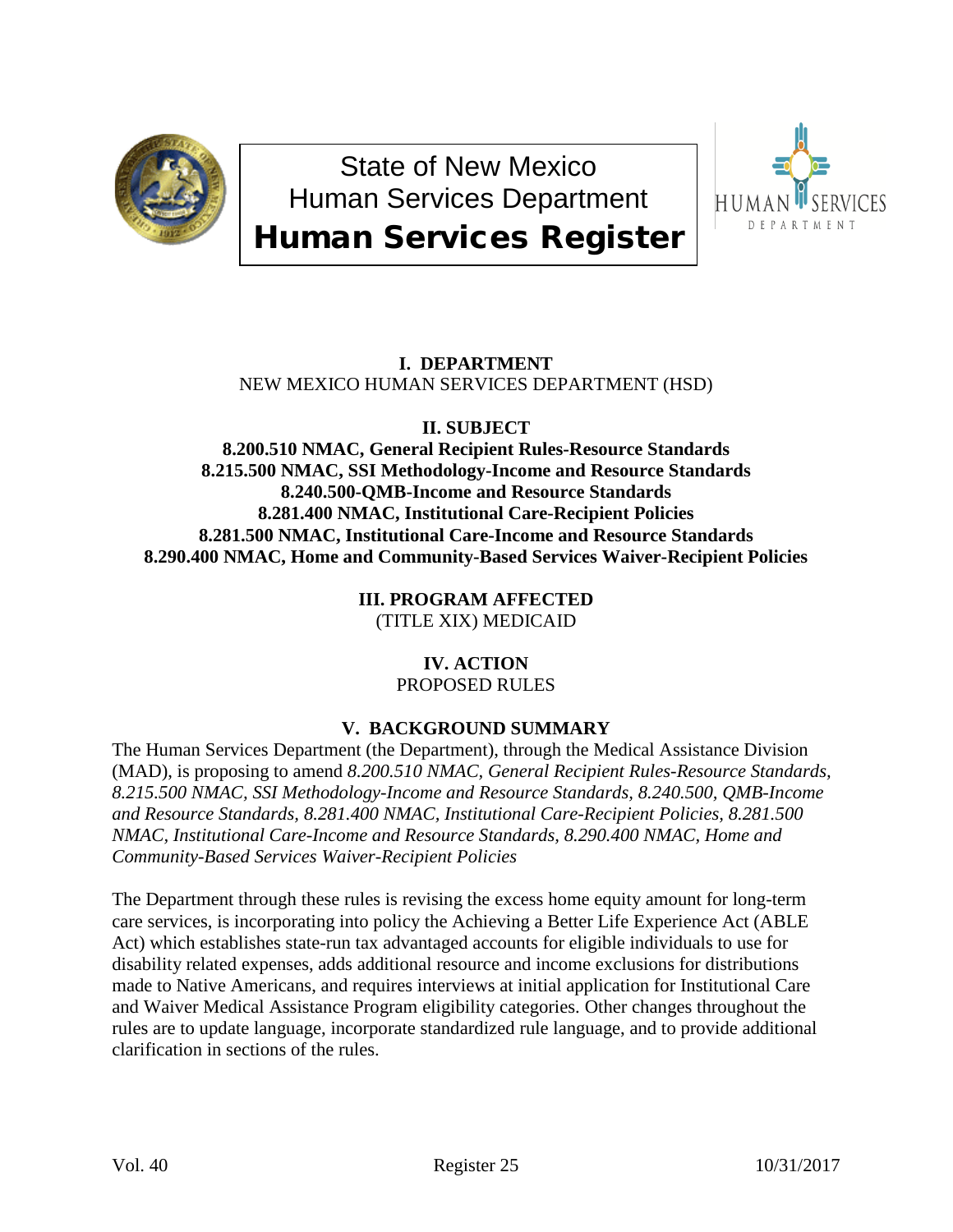NM Statute Section 9-8-6 (2016) authorizes the Department Secretary to promulgate rules and regulations that may be necessary to carry out the duties of the Department and its divisions.

Notice Date: October 31, 2017 Hearing Date: November 29, 2017 Adoption Date: Proposed as March 1, 2018 Technical Citations: Public Law 97-458 (section 4) Amended Public Law 93-134, the Indian Judgement Award Authorization Act Public Law 113-295, The Stephen Beck, Jr., Achieving a Better Life Experience Act (ABLE Act)

### **The Department proposes to amend rules as follows:**

## **8.200.510 NMAC**

**Section 15-**The excess home equity amount for long-term care services is being changed from the federal maximum of \$840,000 down to the federal minimum of \$560,000. The home equity amount will continue to be increased each year by the urban component of the consumer price index as required by the New Mexico Medicaid State Plan.

### **8.215.500**

**Section 12-**Outdated references were replaced with current NMAC references.

**Section 13**-A new subsection "H" was added to incorporate language describing the ABLE Act which establishes state-run tax advantaged accounts for eligible individuals to use for disability related expenses. Tax advantaged accounts allow an eligible individual to save and use funds for disability-related expenses.

**Section 14**-A new subsection "N" was added for ABLE Act exclusions. ABLE account balances are excluded up to \$100,000. Amounts over \$100,000 count towards the \$2,000 SSI resource limit.

A new subsection "O" was added to exclude from resources per capita payments under the Indian Judgement Fund Act of \$2,000 or less.

**Section 18-**A new subsection "C" was added which states that contributions from any source into an ABLE account is not considered income to an SSI recipient. However, an SSI recipient's earnings contributed to an ABLE account are considered wages and counted. Gifts to an SSI recipient to be deposited into an ABLE account are considered income unless made directly into an ABLE account.

**Section 20-**Unearned income exclusions of Subsection D paragraph (6)" were updated to exclude certain income distributions to Native Americans as required by public law. A new paragraph "15" was added to Subsection D that identifies which distributions from an ABLE account are excluded as income of the designated beneficiary.

**Section 21**-Outdated reference was replaced with current NMAC reference.

## **8.240.500 NMAC**

**Section 14**-Language was added to clarify Qualified Medicare Beneficiary policy that the standard \$20 disregard is only given if the applicant or recipient lives with an ineligible spouse.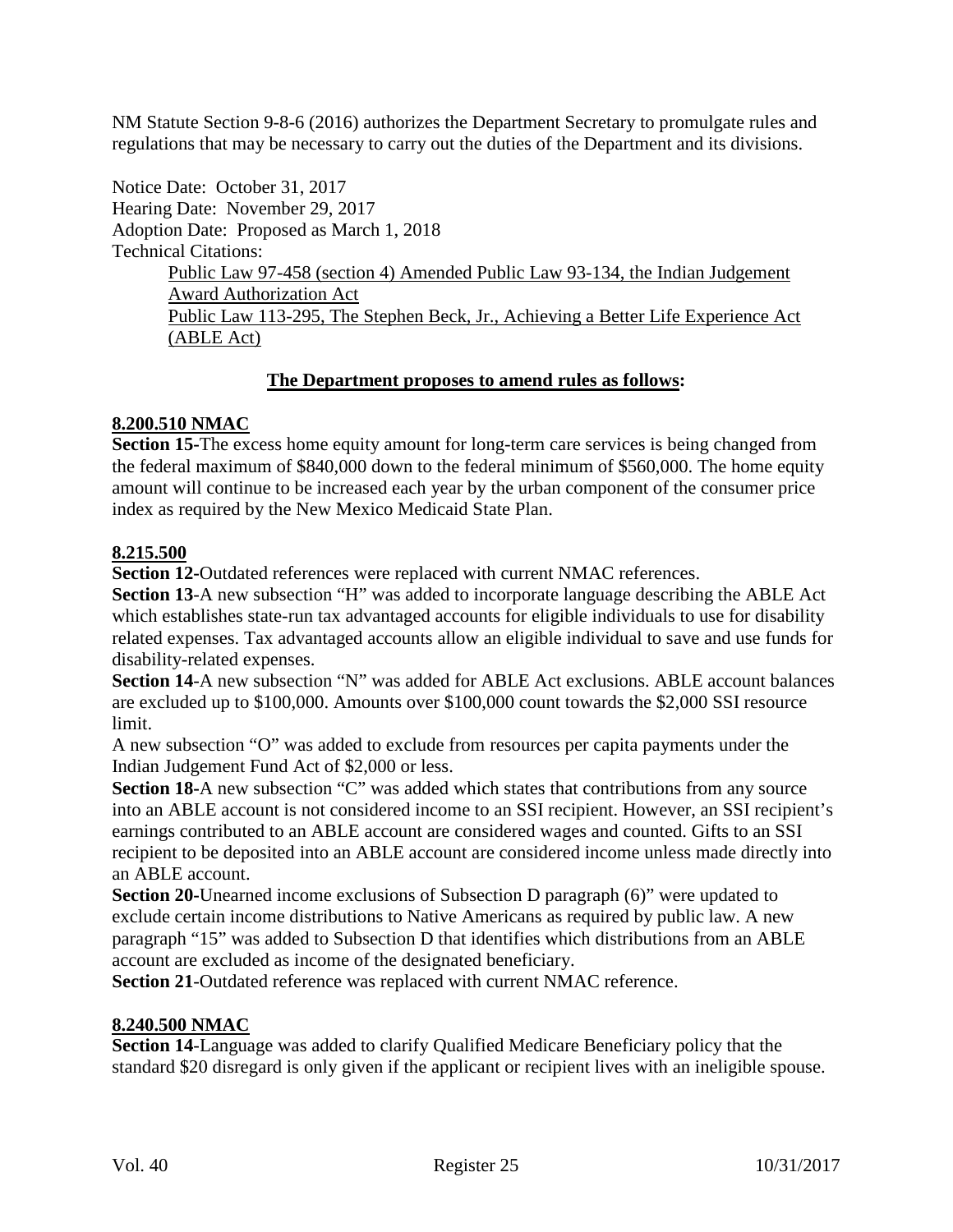#### **8.281.400 NMAC**

**Section 10-**Language was added to this section to clarify that Level of Care determinations are also made by Managed Care Organizations.

**Section 11-**Language was added that an interview is required at initial application for Institutional Care Medicaid. The telephonic or in-person interview shall be scheduled within ten working days at a time that is convenient for the applicant. Missed interviews can be rescheduled by that applicant. An application can be denied on the  $45<sup>th</sup>$  day if the applicant does not contact the Income Support Division or does not appear for the rescheduled interview.

#### **8.281.500 NMAC**

**Section 7-**The acronym for QLTCPI was changed to QSLTCIP (Qualified State Long-Term Care Insurance Partnership) in this section and throughout the rule.

#### **8.290.400 NMAC**

**Section 11-**A new subsection "E" was added to state that an interview is required at initial application for Waiver programs.

## **VI. RULES**

These proposed rules will be contained in 8.200.510 NMAC, 8.215.500 NMAC, 8.240.500 NMAC, 8.281.400 NMAC, 8.281.500 NMAC, and 8.290.400 NMAC. The register and proposed rules language are available on the HSD website at:<http://www.hsd.state.nm.us/LookingForInformation/registers.aspx> and [http://www.hsd.state.nm.us/public-notices-proposed-rule-and-waiver-changes-and](http://www.hsd.state.nm.us/public-notices-proposed-rule-and-waiver-changes-and-opportunities-to-comment.aspx)[opportunities-to-comment.aspx.](http://www.hsd.state.nm.us/public-notices-proposed-rule-and-waiver-changes-and-opportunities-to-comment.aspx) If you do not have internet access, a copy of the proposed register and rules may be requested by contacting MAD at 505-827-6252.

### **VII. EFFECTIVE DATE**

The Department proposes to implement these rules effective March 1, 2018.

### **VIII. PUBLIC HEARING**

A public hearing to receive testimony on these proposed rules will be held in the Hearing Room 1, Toney Anaya Building, 2550 Cerrillos Road, Santa Fe, New Mexico November 29, 2017 from 10:00 a.m. to 12p.m., Mountain Standard Time (MST).

If you are a person with a disability and you require this information in an alternative format or require a special accommodation to participate in the public hearing, please contact MAD in Santa Fe at 505-827-3156. The Department requests at least 10 working days advance notice to provide requested alternative formats and special accommodations.

Copies of all comments will be made available by MAD upon request by providing copies directly to a requestor or by making them available on the MAD website or at a location within the county of the requestor.